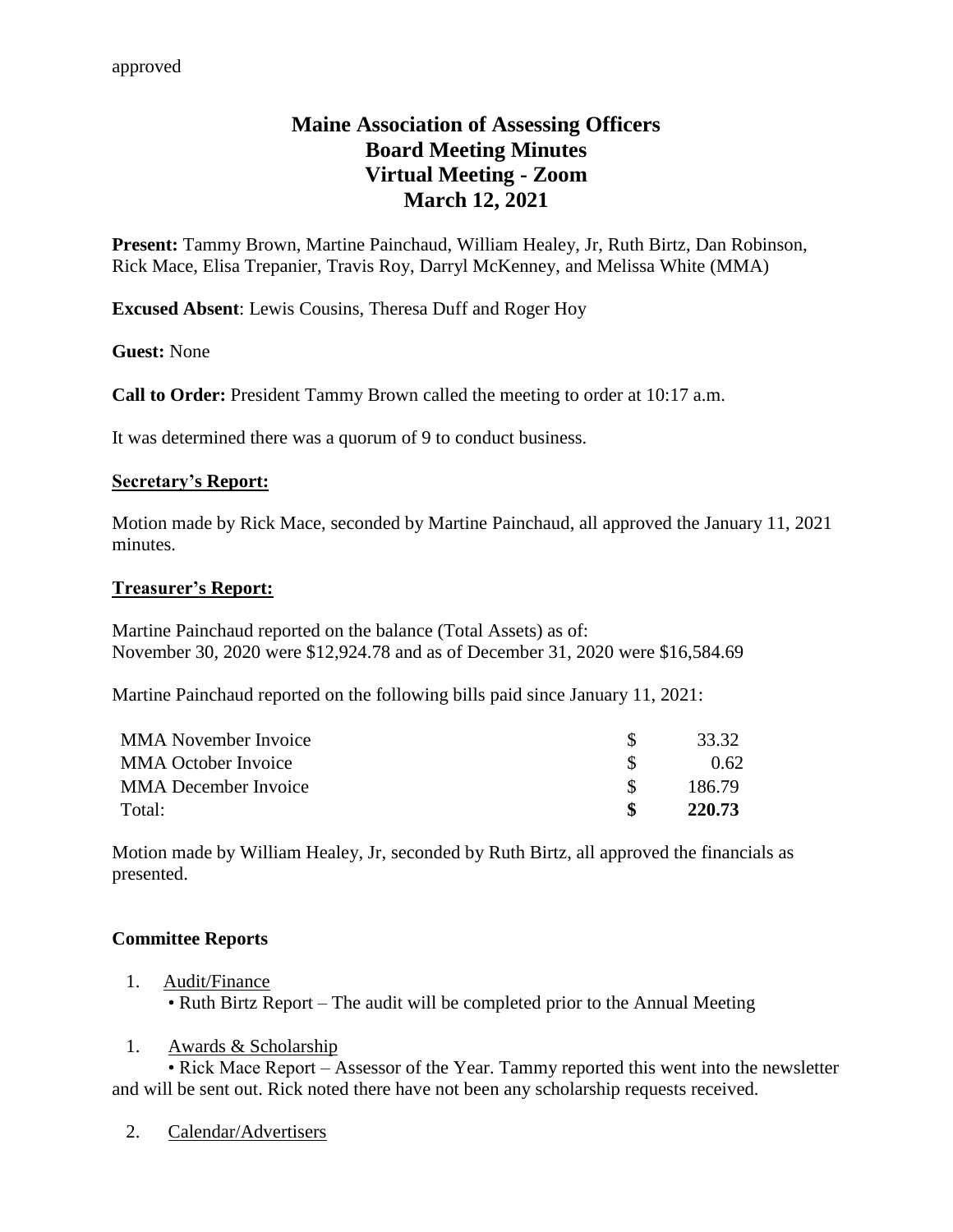- Lewis Cousins Report Lewis was absent.
- 3. Conference

• Tammy Brown Report – See new business report.

4. Distance Learning

• Travis Roy Report – He has been receiving many questions from lesser experienced Assessors with concern of the current housing market and housing stock. He encouraged the group to check out Joel Mosier discussion on the Maine Chapters site

5. Education

• Bill Healey Report – Sally Daggett will be presenting the BAR workshop in May. If the Fall Conference does take place, the lineup is similar to the previous year. There will be an Excel course in the fall.

## 6. Ethics • Travis Roy Report - There was nothing new to report.

7. Executive Board

• Ruth Birtz Report – There is nothing new to report.

8. Historian

• Darryl McKenney Report – There is nothing new to report.

9. Legislative

• Darryl McKenney Report - Darryl was experiencing audio issues.

William Healy Jr. reported on the energy efficient item exemptions that are being worked on. There was recent hearing with the Taxation committee where the Assessors were invited but they were placed in a waiting room and their input was not asked for. There is another meeting scheduled to discuss this legislation and ensure their input is heard.

## 10. Membership

• Roger Hoy Report – Roger was absent. Tammy reported as of March 12, 2021 there were 225 paid members and 76 unpaid members, total of 301 members.

#### 11. Newsletter

• Travis Roy Report – The quarterly newsletter was just published, Travis thanked Tammy and the board for assistance and submitting articles.

#### 12. Technology Report

• Dan Robinson Report – Asked for a photo of each board member to add to the new website that he has been working on.

#### **Other:**